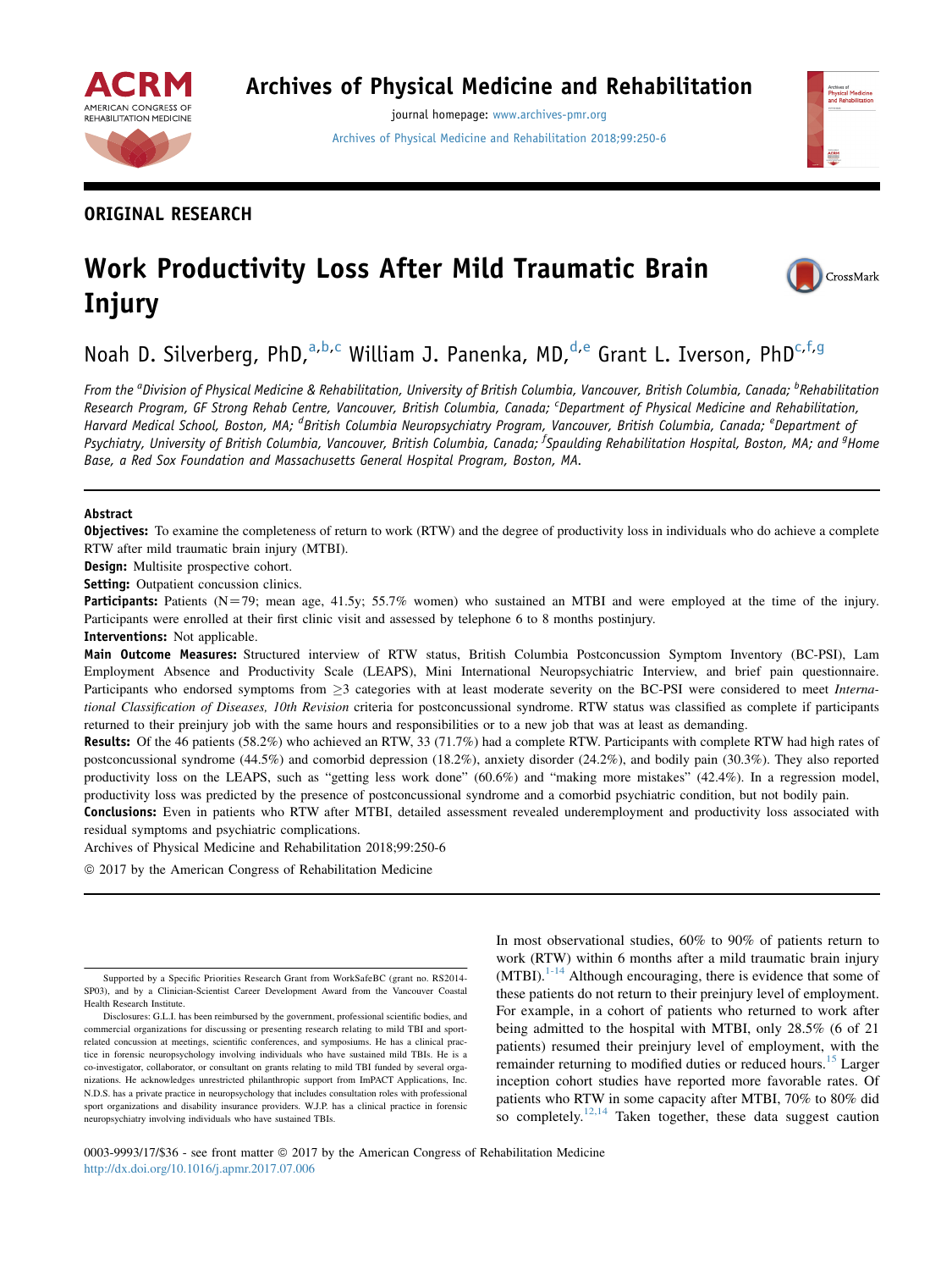about treating RTW as a dichotomous variable and using it as a proxy for functional outcome in MTBI research.

RTW rates may also overestimate recovery after MTBI if some patients who RTW have residual symptoms that affect their productivity. There is a large literature on productivity loss (or "presenteeism") attributable to various health problems.<sup>[16](#page-5-0)</sup> The costs of productivity loss outweigh that of absenteeism and disability leave.<sup>[16](#page-5-0)</sup> Conditions such as depression and chronic pain are well known to reduce work output and interpersonal effec-tiveness at work.<sup>[16](#page-5-0)</sup> Less is known about productivity loss after MTBI. In a structured interview of patients with mild to moderate TBI who achieved an RTW  $(N=160)$ , half  $(46%)$  reported ongoing difficulties with remembering or concentrating at work.<sup>[12](#page-5-0)</sup> In another study<sup>[14](#page-5-0)</sup> that included patients with TBI of all severities, one third of patients who returned to their preinjury level of employment reported residual cognitive (eg, memory, thinking speed, concentration) or behavioral problems (eg, irritability, apathy), or both. Of note, incomplete RTW and productivity loss may be associated with both MTBI and factors that are peripherally related (eg, comorbid orthopedic injury) or unrelated to MTBI. $12-14$ 

The present study aimed to better characterize the completeness of RTW after MTBI and the degree of productivity loss in individuals who do achieve a complete RTW. We describe vocational outcomes in a cohort of clinic-referred patients who were employed before their MTBI. We hypothesized that a proportion of those who RTW will do so incompletely-that is, with modified duties or hours, accommodations, or to a less demanding job. We further hypothesized that some patients who achieved a complete RTW would report productivity loss associated with residual postconcussional symptoms and comorbid conditions such as depression and bodily pain. The present study findings should add to our understanding of the vocational impact of MTBI.

#### Methods

Participants were recruited from consecutive referrals to 4 outpatient concussion specialty clinics in the greater Vancouver area from March 2015 to February 2017. Two of these clinics operate in the public health sector, for people with nonworkplace injuries, and 2 are private clinics that can be accessed by workers' compensation claimants. The eligibility criteria were as follows: (1) aged 18 to 65 years; (2) sustained an MTBI by the World Health Organization Neurotrauma Task Force operational definition<sup>17</sup> within the past 6 months; (3) fluent in English; and (4) employed before injury. The present study received approval from

| List of abbreviations: |                                                                                       |  |  |  |
|------------------------|---------------------------------------------------------------------------------------|--|--|--|
|                        | <b>BC-PSI</b> British Columbia Postconcussion Symptom                                 |  |  |  |
|                        | Inventory<br>ICD-10 International Classification of Diseases, 10th<br><b>Revision</b> |  |  |  |
|                        | <b>LEAPS</b> Lam Employment Absence and Productivity                                  |  |  |  |
|                        | Scale<br><b>LEAPS-P LEAPS productivity subscale</b>                                   |  |  |  |
|                        | <b>MINI</b> Mini International Neuropsychiatric<br><b>Interview</b>                   |  |  |  |
|                        | MTBI mild traumatic brain injury                                                      |  |  |  |
|                        | <b>PCS</b> postconcussional syndrome                                                  |  |  |  |
| RTW                    | return to work                                                                        |  |  |  |

the University of British Columbia Behavioural Research Ethics Board, the Vancouver Coastal Health Research Institute, and the Fraser Health Research Institute.

Participants were evaluated on presentation to the clinic (mean  $\pm$  SD: 11.7 $\pm$ 6.4wk postinjury) and again 4 to 5 months later  $(31.7\pm6.1$ wk postinjury), after completing any rehabilitation. [Figure 1](#page-2-0) displays participants' flow through the study. Demographic and injury characteristics were obtained by structured interview in an initial in-person assessment. In a telephone follow-up assessment, participants were interviewed about their RTW status and completed self-report measures. [Figure 2](#page-2-0) shows the questions participants were asked about their RTW status and how participants were classified on the basis of these questions into complete, partial, and no RTW groups. The follow-up assessment also included the measures listed below.

#### British Columbia Postconcussion Symptom Inventory

The British Columbia Postconcussion Symptom Inventory (BC- $PSI$ <sup>[18](#page-5-0)</sup> is a rating scale for physical, cognitive, and emotional symptoms designed to map onto the International Classification of Diseases, 10th Revision (ICD-10) criteria for postconcussional syndrome (PCS). Frequency and severity ratings are combined into item scores. Participants met diagnostic criteria for PCS if they endorsed symptoms as being of moderate severity or worse (ie, item scores  $>$ 3) in at least 3 categories, as defined by the ICD-10. A total score on the BC-PSI was also created by summing the item scores.

#### Lam Employment Absence and Productivity Scale

The Lam Employment Absence and Productivity Scale  $(LEAPS)<sup>19</sup>$  $(LEAPS)<sup>19</sup>$  $(LEAPS)<sup>19</sup>$  is a standardized measure of absenteeism and presenteeism with adequate psychometric properties, $20$  originally developed for major depressive disorder. On the LEAPS, respondents are asked how much work they missed over the past 2 weeks because of feeling unwell, and to rate how often they experienced troublesome symptoms and productivity problems when at work. Higher ratings indicate more problems. A total score is calculated by summing the item ratings  $(4a-4g)$ . The factor analytic-derived productivity subscale (LEAPS-P) is calculated by summing items 4d through 4f and represents a more psychometrically pure measure of productivity loss.<sup>[19](#page-5-0)</sup>

#### Mini International Neuropsychiatric Interview

The Mini International Neuropsychiatric Interview  $(MINI)^{21,22}$  $(MINI)^{21,22}$  $(MINI)^{21,22}$ is a brief structured interview for identifying psychiatric disorders. It has been validated against comprehensive diagnostic evaluations.[21,22](#page-5-0) There have been several iterations of the MINI. The mood, anxiety, and substance use disorder modules from version 6.0, based on the Diagnostic and Statistical Manual of Mental Disorders, Fourth Edition were used in the present study.

#### Bodily pain

In order to better capture chronic bodily pain associated with the index injury (vs pain from preexisting or unrelated conditions), we classified participants as having a comorbid pain condition if they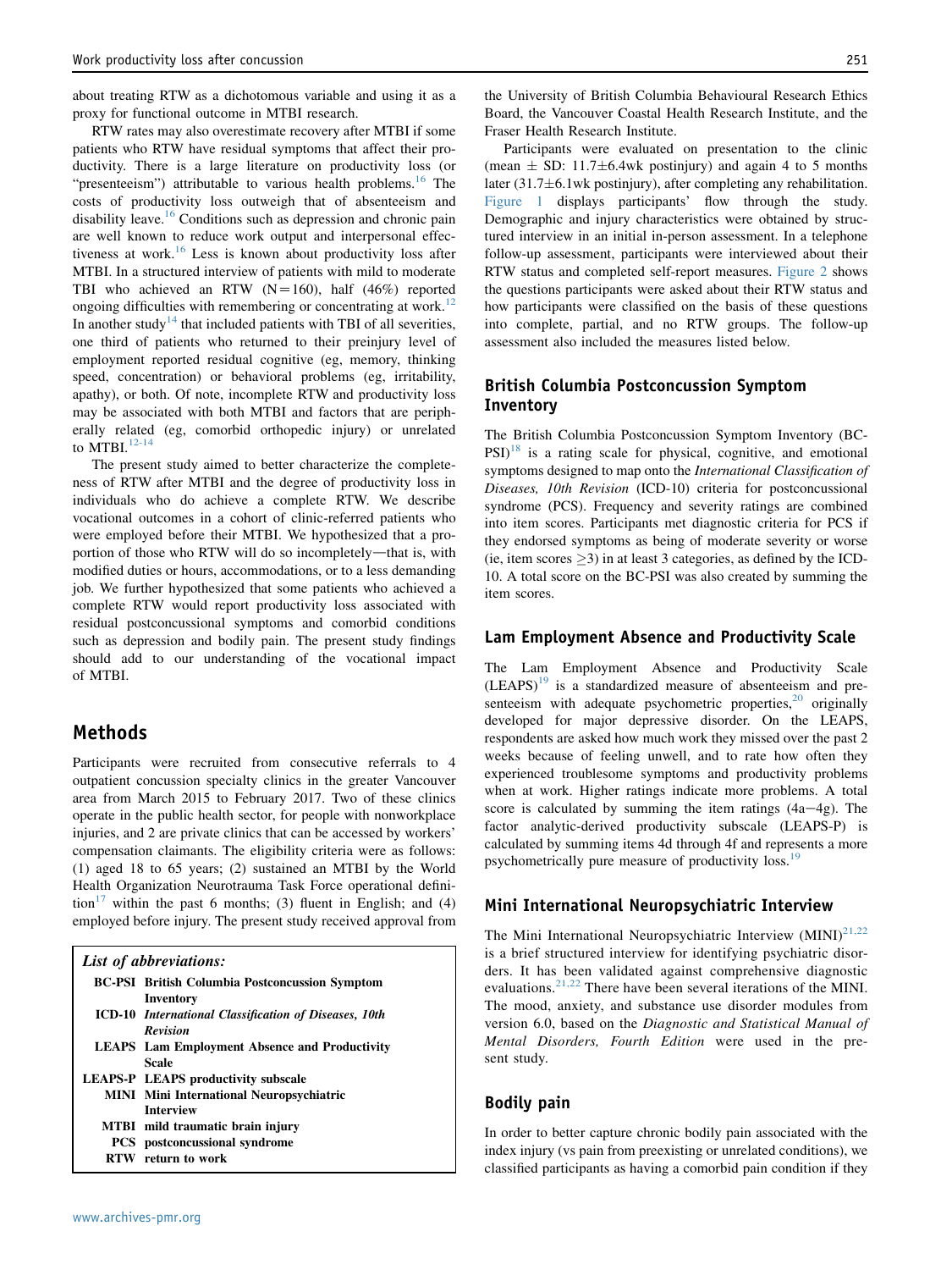<span id="page-2-0"></span>

Fig 1 Classification of return to work status.

reported (1) requiring urgent medical attention for nonhead injuries associated with the index MTBI, and (2) moderate or worse current pain (ie, item rating of 2 or 3 on Likert scale with a range of  $(0-3)$  in a body region other than the head when assessed at follow-up.

#### Statistical analysis

Pairwise group differences were examined with  $t$  tests for continuous variables and chi-square tests for proportions. Contrasts below a P value of .05 were considered significant. We did not correct for



Fig 2 Participants' flow through the study.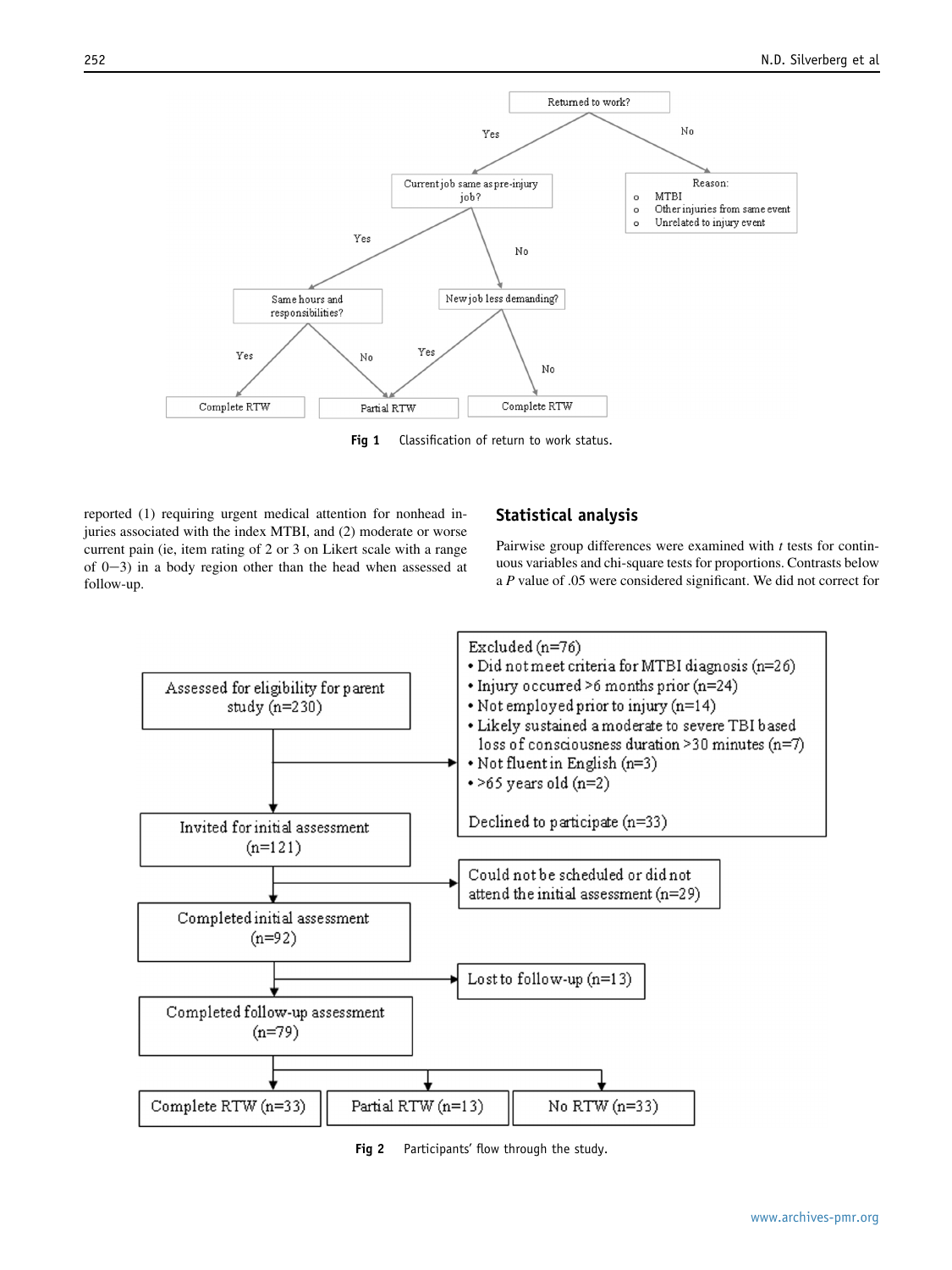<span id="page-3-0"></span>multiple comparisons because most statistical tests evaluated a different hypothesis, and this is exploratory-phase research.<sup>[23](#page-6-0)</sup> Linear regression was performed within the complete RTW group. Three dichotomous predictors were simultaneously entered into the model predicting LEAPS: PCS, any psychiatric disorder (depression, an anxiety disorder, or substance use disorder), and bodily pain. We initially performed these analyses with the LEAPS total score, and then performed sensitivity analyses with the LEAPS-P, a more unidimensional measure of productivity loss.

#### Results

Participants who were lost to follow-up  $(n=13)$  were similar to retained participants ( $n=79$ ) with respect to age (mean age, 38.2y vs 41.5y;  $t_{90} = .926$ ,  $P = .357$ ), sex (46.2% vs 55.7% women;  $\chi^2$  = .410, P = .522), education (52.2% vs 38.5% with a postsecondary degree;  $\chi^2$  = .966, P = .326), and ethnicity (61.5% vs 75.9% white;  $\chi^2$  = .1.20, *P* = .273). Of the 79 participants assessed at follow-up, 46 (58.2%) achieved an RTW, with 33 (71.7%) of those having a complete RTW and the remainder classified as having a partial RTW because of ongoing modified duties, hours, or accommodation or because they returned to a different, less demanding job. The demographic and clinical profiles of the complete, partial, and no RTW groups are shown in table 1. No major differences in RTW rates based on age, sex, education, ethnicity, or occupational status were apparent, although some of these cell sizes were very small, preventing robust statistical testing. As expected, participants who were not working at the follow-up assessment generally had the highest group proportions of PCS, psychiatric comorbidity, and bodily pain. A similar proportion of participants with workplace MTBI  $(n=37)$  versus nonworkplace MTBI ( $n=42$ ) had complete RTW (43.2% vs 40.5%), PCS (58.3% vs 69.4%), any psychiatric comorbidity (50.0% vs 50.0%), and bodily pain (37.1% vs 35.7%). For the total sample, those who met criteria for depression, an anxiety disorder, or who had bodily pain reported more productivity loss on the LEAPS total score (n=23; mean  $\pm$  SD, 9.09 $\pm$ 5.14) than those who did not have any of these comorbidities ( $n=23$ , 4.30 $\pm$ 3.43;  $t_{44}$ =3.71, P=.001, Cohen's d=1.10). Similar differences were apparent on the LEAPS-P (mean  $\pm$  SD: 3.17 $\pm$ 2.35 vs 1.30 $\pm$ 1.72;  $t_{44}$ =3.08, P = .004, Cohen's d = .91).

Table 1 Demographic and clinical characteristics of the sample, stratified by RTW status

|                                                         | <b>Full Sample</b> | Complete RTW    | Partial RTW     | No RTW          |
|---------------------------------------------------------|--------------------|-----------------|-----------------|-----------------|
| Characteristics                                         | $(N = 79)$         | $(n=33)$        | $(n=13)$        | $(n=33)$        |
| Age (y)                                                 | $41.5 \pm 12.0$    | 39.6±11.3       | $41.8 \pm 13.2$ | 43.4±12.4       |
| Sex (women)                                             | 44 (55.7)          | 17(51.5)        | 6(46.2)         | 21(63.6)        |
| Education                                               |                    |                 |                 |                 |
| Less than high school diploma                           | 6(7.6)             | 3(9.1)          | 1(7.7)          | 2(6.1)          |
| High school diploma                                     | 18 (22.8)          | 6(18.2)         | 3(23.1)         | 9(27.3)         |
| Some college, no degree                                 | 13(16.5)           | 8(24.2)         | 3(23.1)         | 2(6.1)          |
| College diploma                                         | 11(13.9)           | 2(6.1)          | 1(7.7)          | 8(24.2)         |
| Bachelor's degree                                       | 24(30.3)           | 12 (36.4)       | 2(15.4)         | 10(30.3)        |
| Postgraduate degree                                     | 7(8.9)             | 2(6.1)          | 3(23.1)         | 2(6.1)          |
| Occupational category                                   |                    |                 |                 |                 |
| Manual labor                                            | 17(21.5)           | 9(27.3)         | 5(38.5)         | 3(9.1)          |
| Skilled craft or trade                                  | 11(13.9)           | 3(9.1)          | 2(15.4)         | 6(18.2)         |
| Sales and service                                       | 8(10.1)            | 2(6.1)          | 1(7.7)          | 5(15.5)         |
| Clerical                                                | 5(6.3)             | 1(3.0)          | 1(7.7)          | 3(9.1)          |
| Management/professional                                 | 18 (22.8)          | 9(27.3)         | 2(15.4)         | 7(21.2)         |
| <b>Other</b>                                            | 20(25.3)           | 9(27.3)         | 2(15.4)         | 9(27.3)         |
| Ethnicity                                               |                    |                 |                 |                 |
| White                                                   | 60 (75.9)          | 22(66.7)        | 10(76.9)        | 27(81.8)        |
| Asian-Canadian                                          | 11(13.9)           | 6(18.2)         | 2(15.4)         | 3(9.1)          |
| <b>First Nations</b>                                    | 5(6.3)             | 3(9.1)          | 1(7.7)          | 1(3.0)          |
| <b>Other</b>                                            | 3(3.8)             | 2(6.1)          | 0(0)            | 1(3.0)          |
| Seeking or receiving administrative disability benefits | 25(31.7)           | 2(15.4)         | 4(30.8)         | 19(57.6)        |
| Hired lawyer for injury compensation claim              | 23(29.1)           | 7(21.2)         | 4(30.8)         | 12(36.4)        |
| Prior unsuccessful attempt(s) to RTW                    | 15(19.0)           | 10(30.3)        | 3(23.1)         | 2(6.1)          |
| ICD-10 criteria for PCS                                 | 46 (58.2)          | 16(44.5)        | 8(61.5)         | 22(66.7)        |
| BC-PSI total score                                      | $20.0 \pm 13.4$    | $15.0 \pm 13.2$ | $19.5 \pm 10.8$ | $25.0 \pm 13.0$ |
| <b>LEAPS total score</b>                                | $6.7 + 4.9$        | $6.2 + 5.5$     | $7.8 + 3.0$     | <b>NA</b>       |
| LEAPS-P score                                           | $2.2 \pm 2.2$      | $2.0 \pm 2.4$   | $2.8 + 1.6$     | <b>NA</b>       |
| MINI diagnosis of major depressive disorder             | 23(29.1)           | 6(18.2)         | 2(15.4)         | 15(45.5)        |
| MINI diagnosis of any anxiety disorder                  | 28 (35.4)          | 8(24.2)         | 6(46.2)         | 14 (42.4)       |
| MINI diagnosis of substance use disorder                | 7(8.9)             | 1(3.0)          | 2(15.4)         | 4(12.1)         |
| Bodily injury with current pain                         | 29 (36.7)          | 10(30.3)        | 2(15.4)         | 17(51.5)        |

NOTE. Values are mean  $\pm$  SD or n (%).

Abbreviation: NA, not applicable.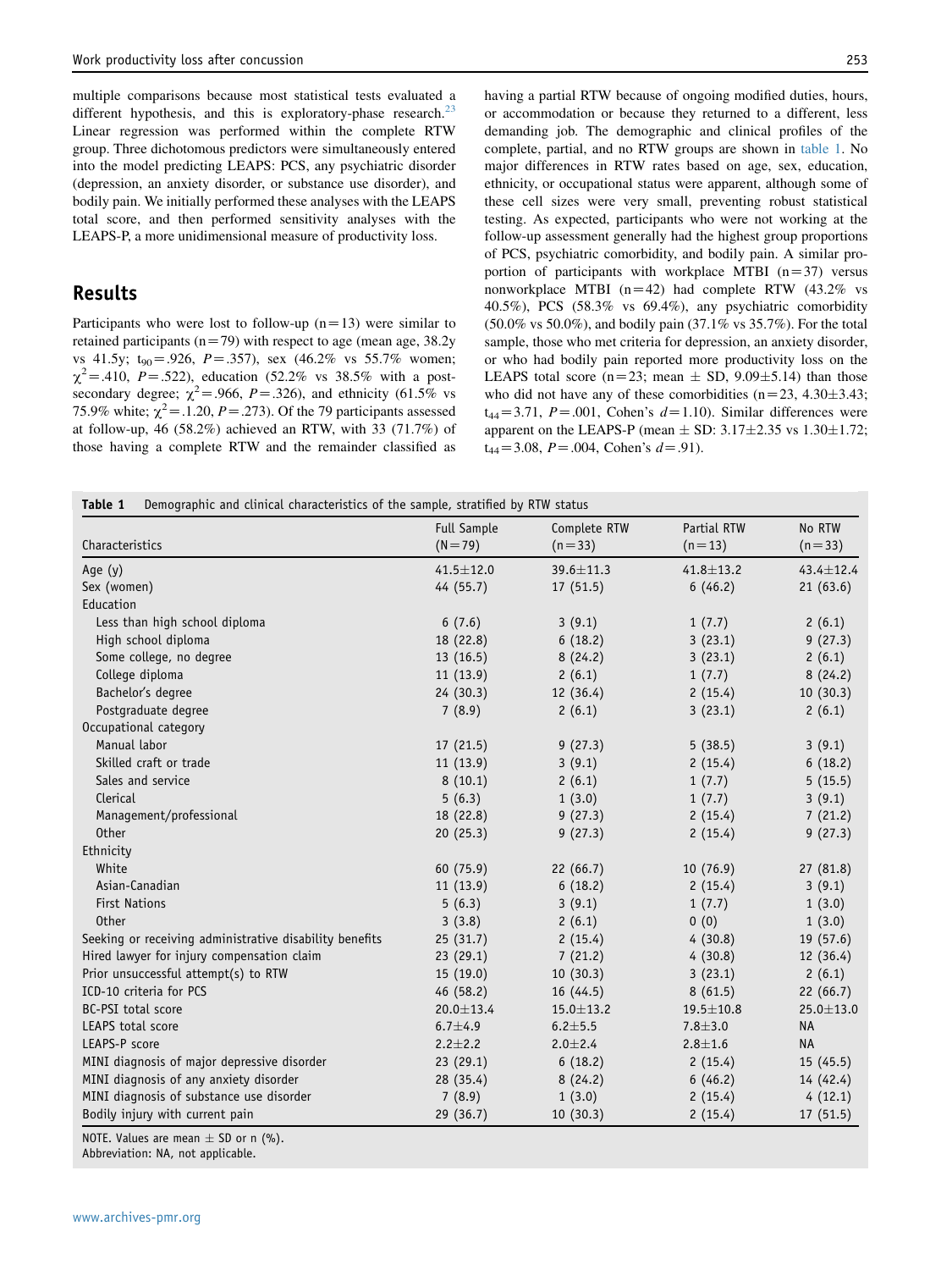Of note are the high (absolute) proportions of PCS, psychiatric comorbidity, and bodily pain in the complete RTW-a group of patients who reported fully returning to their preinjury level of employment. The analyses that follow focus on this complete RTW group. Participants with complete RTW reported some missed work over the past 2 weeks on the LEAPS as follows: 63.6% missed no work, 6.1% missed  $\langle 1 \text{ full shift, and } 21.2\%$ missed 1 to 2 shifts, and 9.1% missed >2 shifts. Participants in the complete RTW also reported productivity loss on the LEAPS. The most frequently endorsed items were "getting less work done"  $(n=20; 60.6\%)$ , "making more mistakes"  $(n=12; 42.4\%)$ , "having interpersonal difficulties" ( $n=12$ ; 36.4%), and "doing poorer quality work" (n=9; 27.3%). The LEAPS total score ( $r = .74$ ,  $P \leq 0.001$ ) and LEAPS-P ( $r = .71$ ,  $P \leq 0.01$ ) correlated strongly with postconcussion symptom severity (BC-PSI total score). Participants with workplace MTBI  $(n=16)$  and nonworkplace MTBI  $(n=17)$  reported a similar degree of productivity loss (LEAPS) mean total score: 5.13 vs 7.29,  $t_{31} = 1.14$ ,  $P = .265$ ; LEAPS-P mean score: 1.38 vs 2.65,  $t_{31} = 1.53$ ,  $P = .137$ ).

Participants in the complete RTW group returned to work at a median of  $14.5$  weeks (interquartile range,  $8-24$ wk) before the follow-up assessment. We considered the possibility that individuals who had recently returned to work may have exacerbated postconcussion symptoms related to physical or cognitive exertion, or both, whereas those who had been back at work for longer may have built up their activity tolerance or experienced further recovery, or both. The Pearson correlation between the RTW assessment interval and the BC-PSI total score was in the expected direction but did not reach significance  $(r_{33}=-.233,$  $P = .214$ ). Time since RTW was also not significantly related to the LEAPS total score  $(r_{33}=.148, P=.435)$  or LEAPS-P  $(r_{33}=116, P=.528)$ . In summary, the timing of RTW did not appear to strongly influence the primary outcomes of interest in this study.

In a linear regression analysis, the LEAPS total score was the dependent variable. Three dichotomous predictors-PCS, any psychiatric diagnosis, and bodily pain-were entered simultaneously. The overall model was significant ( $F_{3,28}$ =18.2, *P*<.001), explaining two thirds of the variance in productivity loss  $(R<sup>2</sup>=.669)$ . There was no problematic multicollinearity (variance inflation factors all  $\langle 2.0 \rangle$  and conditional indices all  $\langle 10 \rangle$ . The presence/absence of PCS ( $\beta$ =.547, t=4.55, P<.001) and any psychiatric comorbidity  $(\beta = .437, t=3.70, P=.001)$  each uniquely predicted work impairment, with a similar magnitude. Bodily pain was not a significant predictor in the multivariable model ( $\beta$ =.038, t=.329, P=.745). The same regression analysis with LEAPS-P as the dependent variable produced similar results  $(F_{3,28} = 12.24, P < 0.001, R^2 = 0.576, \beta = 0.439$  for PCS;  $\beta = 0.471$  for psychiatric comorbidity;  $\beta$  = .053 for bodily pain).

# **Discussion**

By conducting a detailed assessment of RTW status, we discovered underemployment and productivity loss in patients who would normally be considered to have a "good" outcome because they resumed working after MTBI. Specifically, 1 in 4 patients who had returned to work were still on modified duties, working reduced hours, or receiving accommodations, or took a different, less demanding job. This rate of incomplete RTW is similar to that found in prior studies<sup>[12,14](#page-5-0)</sup> that recruited from emergency departments. The present study also demonstrated residual

problems in the group of patients with complete RTW-that is, those who returned to their preinjury jobs, with the same hours and responsibilities. About half reported multiple cognitive, physical, and emotional symptoms of at least moderate severity, sufficient to meet ICD-10 criteria for PCS. Rates of comorbid psychiatric disorders and bodily pain were also high in this group. Participants with complete RTW reported productivity loss. When considered together in a multivariable regression model, having PCS or a psychiatric condition each significantly predicted productivity loss. In summary, the most important findings from this study were that RTW after MTBI is sometimes incomplete and that even when complete, there can be productivity loss associated with residual symptoms and psychiatric comorbidity.

Absenteeism and productivity loss could threaten the longterm stability of employment.<sup>24</sup> It is noteworthy that prior unsuccessful RTW attempts were common  $(20\% - 30\%)$  in the complete and partial RTW groups (see [table 1](#page-3-0)). This may suggest that a subset of workers are in fragile employment situations, at high risk for another failed RTW. However, considering all kinds of injuries (not only MTBI), approximately 20% of injured workers take multiple RTW attempts before achieving a durable RTW, while another  $10\%$  fail despite multiple attempts.<sup>[25](#page-6-0)</sup> So, multiple attempts is not necessarily an indicator for eventual RTW failure. Further longitudinal research is needed to document the durability of RTW after MTBI and identify factors associated with durable versus unstable RTW.

The overall rate of RTW in this sample (58.2% by about 6mo postinjury) was somewhat lower than in most prior studies<sup>[1-4,6-14](#page-5-0)</sup> recruited from consecutive emergency department visits or hospital admissions. This is not surprising because we recruited from outpatient concussion clinics, where patients are referred (most often by a family physician or disability claim manager) or selfrefer because of an atypically slow recovery. Our sampling method may also explain the relatively high rates of psychiatric comorbidity compared with unselected MTBI samples.<sup>2</sup>

#### Study limitations

As mentioned, our sample was probably representative of patients who present to outpatient specialty clinics for MTBI care, but not of the broader MTBI population. Although the dropout rate was similar or lower than most longitudinal MTBI studies, attrition bias could have influenced the present findings. There is some prior evidence that participants with favorable recoveries tend to drop out of research at higher rates.<sup>[28](#page-6-0)</sup> RTW status and productivity loss were both assessed by patient self-report and could have been distorted by response bias. Symptom exaggeration may have been less likely because our participants were assessed in a research context<sup>[29](#page-6-0)</sup> and the focus was on individuals who fully returned to their preinjury employment, most (85%) of whom perceived to be no longer eligible for injury benefits or compensation. Participants in this study were followed up to an average of 6 to 8 months postinjury. We do not know whether the residual symptoms or work modifications/accommodations documented at this time point are permanent. Some may have achieved a fuller RTW with a complete restoration in productivity if observed for a longer period. There may be important differences between occupational categories with respect to rates of RTW and productivity loss after MTBI. We did not have a sufficient sample size to investigate this possibility. The MINI was administered by a trained research assistant under the supervision of a psychologist. Diagnostic interviews conducted by a mental health professional may have been more accurate.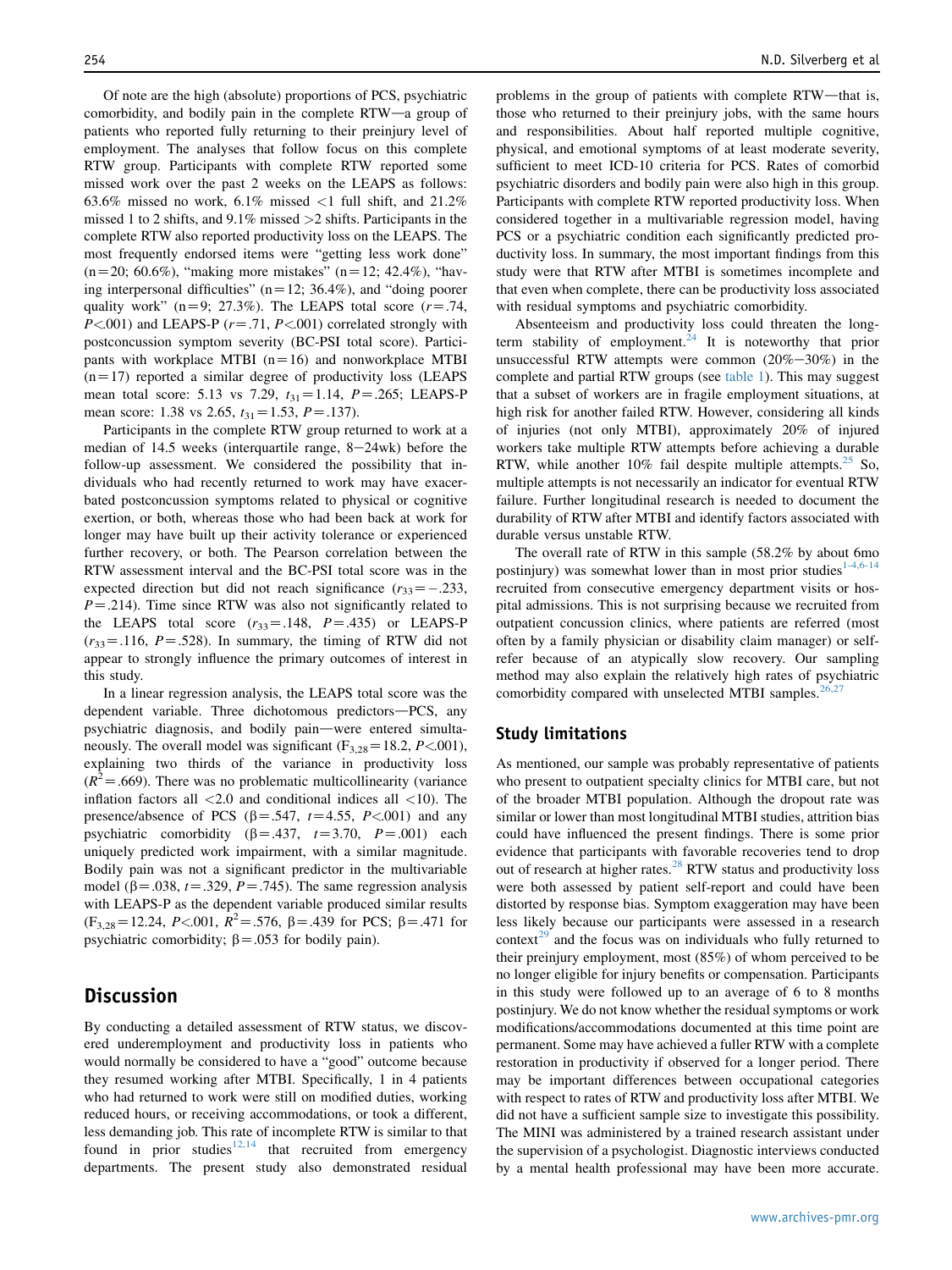<span id="page-5-0"></span>Another limitation is that the present study did not include control groups of healthy workers or workers who sustained nonbrain injuries. To some degree, the concussion-like symptoms and work productivity problems that participants reported may be preexisting or caused by nonbrain injury factors (eg, life stress). Future studies should include injured workers presenting to specialty clinics for bodily injuries not involving the head.

# Conclusions

The present study findings caution against using a binary RTW variable as an endpoint in MTBI research. Individuals who RTW after MTBI sometimes do so incompletely or have residual symptoms and productivity loss. More granular functional outcome measures could better characterize recovery from MTBI and improve prognostic modeling. Clinicians who support patients with MTBI to RTW should be aware that incomplete symptom resolution and RTW can be compatible. RTW may be better characterized as a stage of recovery rather than an outcome. $30$ Temporary accommodations likely facilitate a successful RTW. $31,32$  The economic and psychological benefits of RTW $33$ must be weighed against the risk of premature, unsuccessful RTW. The present study also suggests that some workers may require ongoing clinical support after initiating an RTW to effectively manage their residual symptoms and maintain employment. Telephone coaching on symptom management may be a feasible and cost-effective strategy to meet these needs.<sup>[34,35](#page-6-0)</sup> The present findings also suggest that screening for psychiatric complications should continue past the point of RTW.

### Keywords

Craniocerebral trauma; Occupational health; Post-concussion syndrome; Presenteeism; Rehabilitation; Return to work

# Corresponding author

Noah D. Silverberg, PhD, Rehabilitation Research Program, GF Strong Rehab Centre, 4255 Laurel St, Vancouver, BC, Canada V5Z 2G9. E-mail address: [noah.silverberg@vch.ca](mailto:noah.silverberg@vch.ca).

# Acknowledgments

We thank research assistants Mary Ellen Johnson and Sabrina Khan as well as the clinical staff at our recruitment sites, including Kelsey Davies, Jennifer Loffree, Grace Boutilier, and Trish Mahoney (GF Strong Rehab Centre), Deanna Yells, Heather MacNeil, and Rod Macdonald (Fraser Health Concussion Clinic), Denise Silva and Lesley Norris (Back in Motion), and Karilyn Lao, Wayne Tang, and Cyrus Huang (LifeMark). We also thank Joukje van der Naalt, PhD (University of Groningen) for raising the hypothesis that participants who recently returned to work at the time of the follow-up assessment may have been experiencing an activity-related symptom exacerbation, when preliminary data from the present study were presented March 29-April 1, 2017 at the 2017 World Congress of the International Brain Injury Association in New Orleans.

#### References

- 1. Kristman VL, Côté [P, Hogg-johnson S, et al. The burden of work](http://refhub.elsevier.com/S0003-9993(17)30492-6/sref1) [disability associated with mild traumatic brain injury in Ontario](http://refhub.elsevier.com/S0003-9993(17)30492-6/sref1) [compensated workers: a prospective cohort study. Open Occup Health](http://refhub.elsevier.com/S0003-9993(17)30492-6/sref1) [Saf J 2010;2:1-8](http://refhub.elsevier.com/S0003-9993(17)30492-6/sref1).
- 2. [Stulemeijer M, van der Werf S, Borm GF, Vos PE. Early prediction of](http://refhub.elsevier.com/S0003-9993(17)30492-6/sref2) [favourable recovery 6 months after mild traumatic brain injury. J](http://refhub.elsevier.com/S0003-9993(17)30492-6/sref2) [Neurol Neurosurg Psychiatry 2008;79:936-42](http://refhub.elsevier.com/S0003-9993(17)30492-6/sref2).
- 3. [Paniak C, Toller-lobe G, Melnyk A, Nagy J. Prediction of vocational](http://refhub.elsevier.com/S0003-9993(17)30492-6/sref3) [status three to four months after treated mild traumatic brain injury. J](http://refhub.elsevier.com/S0003-9993(17)30492-6/sref3) [Musculoskelet Pain 2000;8:193-200.](http://refhub.elsevier.com/S0003-9993(17)30492-6/sref3)
- 4. [Mccauley SR, Boake C, Pedroza C, Brown SA, Levin HS,](http://refhub.elsevier.com/S0003-9993(17)30492-6/sref4) [Goodman HS. Postconcussional disorder: are the DSM-IV criteria an](http://refhub.elsevier.com/S0003-9993(17)30492-6/sref4) [improvement over the ICD-10? J Nerv Ment Dis 2005;193:540-50](http://refhub.elsevier.com/S0003-9993(17)30492-6/sref4).
- 5. [Cancelliere C, Kristman VL, Cassidy JD, et al. Systematic review of](http://refhub.elsevier.com/S0003-9993(17)30492-6/sref5) [return to work after mild traumatic brain injury: results of the Inter](http://refhub.elsevier.com/S0003-9993(17)30492-6/sref5)[national Collaboration on Mild Traumatic Brain Injury Prognosis.](http://refhub.elsevier.com/S0003-9993(17)30492-6/sref5) [Arch Phys Med Rehabil 2014;95\(3 Suppl\):S201-9](http://refhub.elsevier.com/S0003-9993(17)30492-6/sref5).
- 6. [Sigurdardottir S, Andelic N, Roe C, Jerstad T, Schanke A. Post](http://refhub.elsevier.com/S0003-9993(17)30492-6/sref6)[concussion symptoms after traumatic brain injury at 3 and 12 months](http://refhub.elsevier.com/S0003-9993(17)30492-6/sref6) [post-injury: a prospective study. Brain Inj 2009;23:489-97.](http://refhub.elsevier.com/S0003-9993(17)30492-6/sref6)
- 7. [Kraus J, Schaffer K, Ayers K, Stenehjem J. Physical complaints,](http://refhub.elsevier.com/S0003-9993(17)30492-6/sref7) [medical service use, and social and employment changes following](http://refhub.elsevier.com/S0003-9993(17)30492-6/sref7) [mild traumatic brain injury: a 6-month longitudinal study. J Head](http://refhub.elsevier.com/S0003-9993(17)30492-6/sref7) [Trauma Rehabil 2005;20:239-56.](http://refhub.elsevier.com/S0003-9993(17)30492-6/sref7)
- 8. [van der Naalt J, van Zomeren AH, Sluiter WJ, Minderhoud JM. One](http://refhub.elsevier.com/S0003-9993(17)30492-6/sref8) [year outcome in mild to moderate head injury: the predictive value of](http://refhub.elsevier.com/S0003-9993(17)30492-6/sref8) [acute injury characteristics related to complaints and return to work. J](http://refhub.elsevier.com/S0003-9993(17)30492-6/sref8) [Neurol Neurosurg Psychiatry 1999;66:207-13](http://refhub.elsevier.com/S0003-9993(17)30492-6/sref8).
- 9. Wäljas M, Iverson GL, Lange RT, et al. Return to work following mild [traumatic brain injury. J Head Trauma Rehabil 2014;29:443-50](http://refhub.elsevier.com/S0003-9993(17)30492-6/sref9).
- 10. [Vikane E, Hellstrøm T, Røe C, Bautz-Holter E, Aßmus J, Skouen JS.](http://refhub.elsevier.com/S0003-9993(17)30492-6/sref10) [Predictors for return to work in subjects with mild traumatic brain](http://refhub.elsevier.com/S0003-9993(17)30492-6/sref10) [injury. Behav Neurol 2016;2016:8026414](http://refhub.elsevier.com/S0003-9993(17)30492-6/sref10).
- 11. [de Koning ME, Scheenen ME, van der Horn HJ, et al. Non-hospitalized](http://refhub.elsevier.com/S0003-9993(17)30492-6/sref11) [patients with mild traumatic brain injury: the forgotten minority. J](http://refhub.elsevier.com/S0003-9993(17)30492-6/sref11) [Neurotrauma 2017;34:257-61.](http://refhub.elsevier.com/S0003-9993(17)30492-6/sref11)
- 12. [Boake C, Mccauley SR, Pedroza C, Levin HS. Lost productive work](http://refhub.elsevier.com/S0003-9993(17)30492-6/sref12) [time after mild to moderate traumatic brain injury with and without](http://refhub.elsevier.com/S0003-9993(17)30492-6/sref12) [hospitalization. Neurosurgery 2005;56:994-1003](http://refhub.elsevier.com/S0003-9993(17)30492-6/sref12).
- 13. [Rimel RW, Giordani B, Barth JT, Boll TJ, Jane JA. Disability caused](http://refhub.elsevier.com/S0003-9993(17)30492-6/sref13) [by minor head injury. Neurosurgery 1981;9:221-8.](http://refhub.elsevier.com/S0003-9993(17)30492-6/sref13)
- 14. [Benedictus MR, Spikman JM, van der Naalt J. Cognitive and behav](http://refhub.elsevier.com/S0003-9993(17)30492-6/sref14)[ioral impairment in traumatic brain injury related to outcome and](http://refhub.elsevier.com/S0003-9993(17)30492-6/sref14) [return to work. Arch Phys Med Rehabil 2010;91:1436-41.](http://refhub.elsevier.com/S0003-9993(17)30492-6/sref14)
- 15. [Ruffolo CF, Friedland JF, Dawson DR, Colantonio A, Lindsay PH.](http://refhub.elsevier.com/S0003-9993(17)30492-6/sref15) [Mild traumatic brain injury from motor vehicle accidents: factors](http://refhub.elsevier.com/S0003-9993(17)30492-6/sref15) [associated with return to work. Arch Phys Med Rehabil 1999;80:](http://refhub.elsevier.com/S0003-9993(17)30492-6/sref15) [392-8.](http://refhub.elsevier.com/S0003-9993(17)30492-6/sref15)
- 16. [Schultz AB, Edington DW. Employee health and presenteeism: a](http://refhub.elsevier.com/S0003-9993(17)30492-6/sref16) [systematic review. J Occup Rehabil 2007;17:547-79.](http://refhub.elsevier.com/S0003-9993(17)30492-6/sref16)
- 17. [Holm L, Cassidy JD, Carroll LJ, Borg J. Summary of the WHO](http://refhub.elsevier.com/S0003-9993(17)30492-6/sref17) [Collaborating Centre for Neurotrauma Task Force on Mild Traumatic](http://refhub.elsevier.com/S0003-9993(17)30492-6/sref17) [Brain Injury. J Rehabil Med 2005;37:137-41.](http://refhub.elsevier.com/S0003-9993(17)30492-6/sref17)
- 18. [Iverson GL, Lange RT. Examination of "postconcussion-like" symp](http://refhub.elsevier.com/S0003-9993(17)30492-6/sref18)[toms in a healthy sample. Appl Neuropsychol 2003;10:137-44.](http://refhub.elsevier.com/S0003-9993(17)30492-6/sref18)
- 19. [Lam RW, Michalak EE, Yatham LN, et al. A new clinical rating scale](http://refhub.elsevier.com/S0003-9993(17)30492-6/sref19) [for work absence and productivity: validation in patients with major](http://refhub.elsevier.com/S0003-9993(17)30492-6/sref19) [depressive disorder. BMC Psychiatry 2009;9:78](http://refhub.elsevier.com/S0003-9993(17)30492-6/sref19).
- 20. [Ospina MB, Dennett L, Waye A, Jacobs P, Thompson AH. A sys](http://refhub.elsevier.com/S0003-9993(17)30492-6/sref20)[tematic review of measurement properties of instruments assessing](http://refhub.elsevier.com/S0003-9993(17)30492-6/sref20) [presenteeism. Am J Manag Care 2015;21:171-85](http://refhub.elsevier.com/S0003-9993(17)30492-6/sref20).
- 21. [Sheehan D, Lecrubier Y, Sheehan K, et al. The Mini-International](http://refhub.elsevier.com/S0003-9993(17)30492-6/sref21) [Neuropsychiatric Interview \(M.I.N.I.\): the development and valida](http://refhub.elsevier.com/S0003-9993(17)30492-6/sref21)[tion of a structured diagnostic psychiatric interview for DSM-IV and](http://refhub.elsevier.com/S0003-9993(17)30492-6/sref21) [ICD-10. J Clin Psychiatry 1998;59\(Suppl 20\):22-33; quiz 34-57.](http://refhub.elsevier.com/S0003-9993(17)30492-6/sref21)